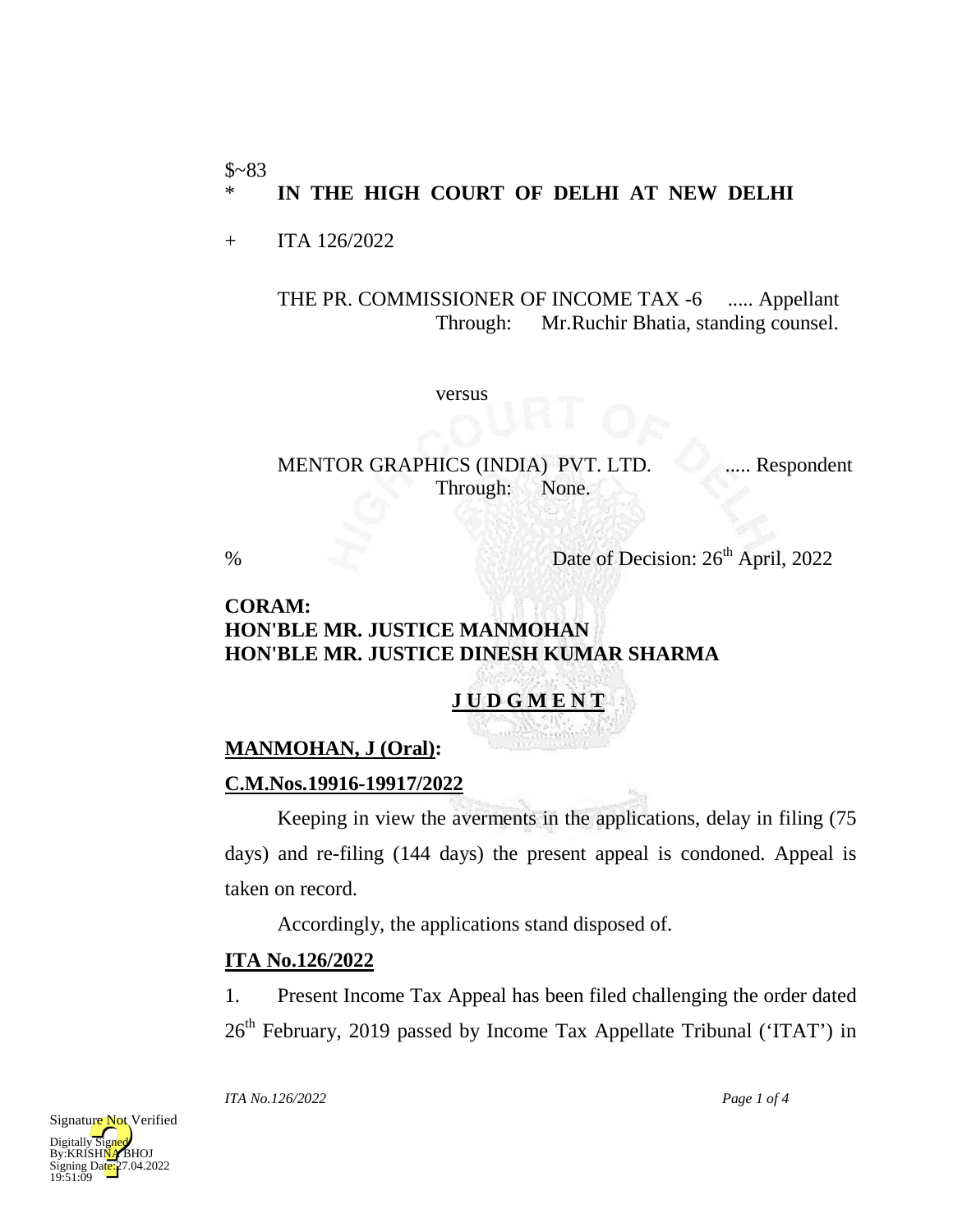ITA No. 1883/Del./2015 for the Assessment Year 2010-11.

2. Learned counsel for the Appellant states that the ITAT has erred in rejecting Persistent Systems Ltd., E-Infochips Banlagore Ltd., Infinite Data Systems Pvt. Ltd. and Zylog Systems Ltd. as comparables.

3. Learned counsel for the appellant further states that the grievance of the Appellant/Revenue is that the ITAT has excluded the aforesaid four comparables for benchmarking the international transaction without giving clear and cogent reasons.

4. A perusal of the impugned order reveals that the ITAT has given the cogent reasons for rejecting the aforesaid four companies as comparables. The relevant portion of the impugned order is reproduced hereinbelow:-

# *"PERSISTENT SYSTEMS LTD. (PERSISTENT)*

*16. Persistent is taxpayer's own comparable which is has now sought to be excluded on the ground that its segmental financials are not available. Perusal of the profit & loss account for the year under assessment, available at page 388 of the paper book (Annual Reports), shows that the income of Persistent is from sale of software services and products to the tune of Rs.5196.91 as on 31.03.2009 and Rs.5044.13 as on 31.03.2010 with no segmental financials.*

*17. Persistent has already been rejected by the coordinate Bench of the Tribunal in taxpayer's own case foray 2008-09, available at pages 63 to 79 of the paper book, on ground of non-availability of segmental data. So, we are of the considered view that Persistent is not a valid comparable, hence ordered to be excluded.*

#### *xxx xxx xxx*

## *E-INFOCHIPS BANAGALORE LTD. (E-INFOCHIPS)*

*28. So, in view of what has been discussed above, we are of the considered view that E-Infochips being a product and semiconductor engineering services having 500 product for key verticals*

*ITA No.126/2022 Page 2 of 4*



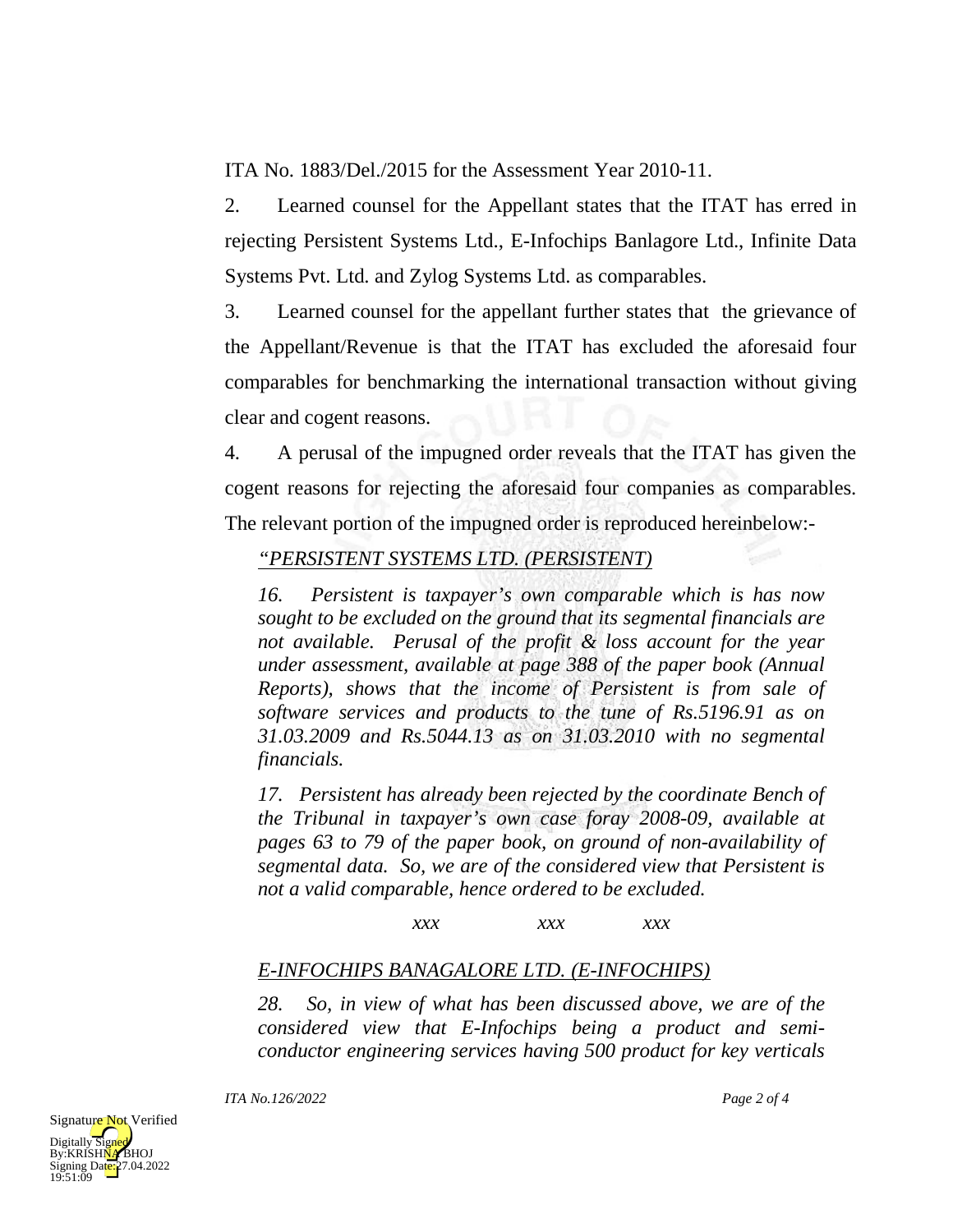*like aerospace and defence, security and surveillance, etc. having huge intangibles which increased its brand value and its segmental financials are not available, is not a suitable comparable vis-a-vis the taxpayer, hence ordered to be excluded.*

### *xxx xxx xxx*

#### *INFINITE DATA SYSTEMS PVT. LTD. (INFINITE)*

*32. So, in view of what has been discussed above, we are of the considered view that Infinite is functionally dissimilar vis-a-vis taxpayer having been into providing solutions that encompass technical consulting, design and development of software maintenance, systems integration, implementation, testing and infrastructure management services. Furthermore, Infinite has entered into Build, Operate and Transfer (BOT) agreement with Fujitsu Services Limited to set up global delivery centres in India to provide offshore capabilities to Fujitsu and Fujitsu's associated companies. It has also shown exceptional growth in business operation in the last four years i.e 908% growth rate over the previous year. So, Infinite cannot be a valid comparable vis-a-vis the taxpayer, hence ordered to be excluded.*

# *xxx xxx xxx*

#### *ZYLOG SYSTEMS LTD. (ZYLOG)*

*35. In view of what has been discussed above, on account of diversified operation, substantial brand value and huge intangible assets having significant AMP spent and R & D expenses. Zylog cannot be a valid comparable vis-a-vis taxpayer which is a captive software development service provide to its AE only, so we order to exclude the same."*

5. Keeping in view the aforesaid, this Court is of the opinion that it would be incorrect to state that the ITAT did not take into account the relevant facts while excluding the aforesaid four companies as comparables. It is also pertinent to mention that in the assessee's own case, this Court has dismissed appellant's appeal being ITA 318/2017 raising similar grievance.